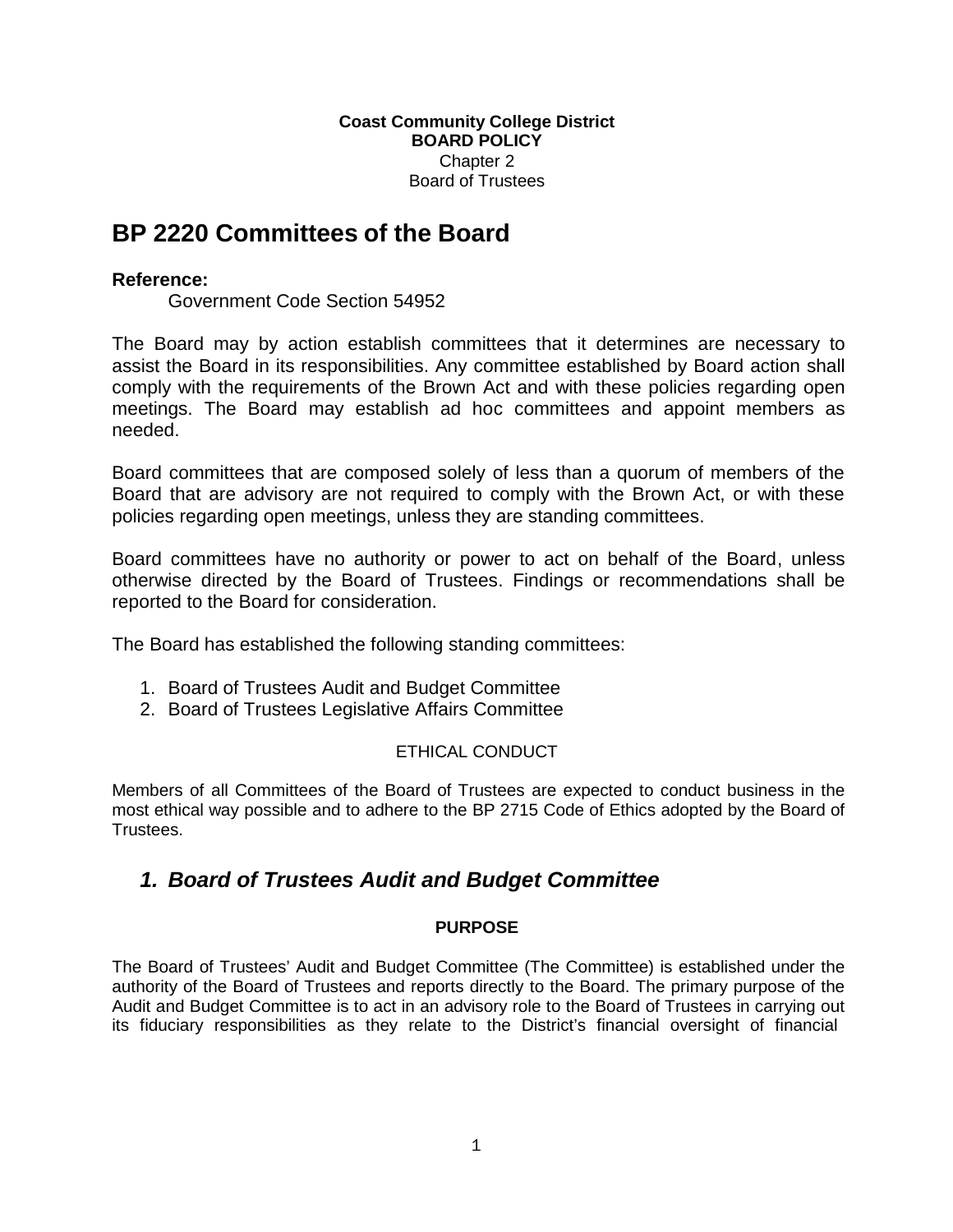reporting, internal controls and compliance with legal and regulatory requirements applicable to District Operations.

### **GOALS AND OBJECTIVES**

While assisting the Board of Trustees with fiduciary duties, the Audit and Budget Committee also provides an open avenue of communication between the Board of Trustees, the Internal Audit Department, the District's External Auditors and the District's Executive Management concerning all budgetary matters. The Audit and Budget Committee has the following goals and objectives:

- Increased awareness and transparency concerning District budgetary matters;
- Establishment of a system of regular reporting by the colleges and District office to the Committee and the full Board of Trustees on budgetary matters;
- Increased collaboration and dialogue between the Board and the District Budget Advisory Committee concerning budgetary matters;
- Ensure compliance with all federal, state and local financial requirements;
- Increased objectivity and credibility of financial reports;
- Improved Management and Board financial accountability;
- Support for measures to improve financial performance and internal controls;
- Increased employee awareness of unethical, questionable, or illegal activities;
- Enhanced independence and effectiveness of the Internal Audit Department; and
- Assurance that appropriate Management action plans are implemented for audit findings and recommendations.

## **COMPOSITION OF THE AUDIT AND BUDGET COMMITTEE**

The Committee shall consist of two Trustees. The two Committee members shall determine who between them shall be the Chair and Vice Chair.

All Members of the Audit and Budget Committee shall possess or obtain a basic understanding of governmental financial reporting and auditing, a basic understanding of fiscal matters and public finance and shall have a requisite interest in the budget and financial reporting issues of the District and its three colleges.

The Audit and Budget Committee may have access to at least one financial expert, as needed, an outside party, with no voting rights, who will provide advisory and consulting duties. The financial expert shall be an individual with sufficient financial experience and interest to provide guidance and assistance to the Audit and Budget Committee.

The Vice Chancellor of Finance and Administrative Services, or designee, will consult with and advise the Committee on an ex-officio basis.

#### **RESPONSIBILITIES**

The Audit and Budget Committee is established with significant responsibilities while providing oversight of the District-wide budget development process through a review of Board priorities, budget assumptions, allocation model and the annual budget development calendar. This is to include financial reporting, internal controls, external audit, compliance and other matters as deemed necessary. The Audit and Budget Committee has the following responsibilities: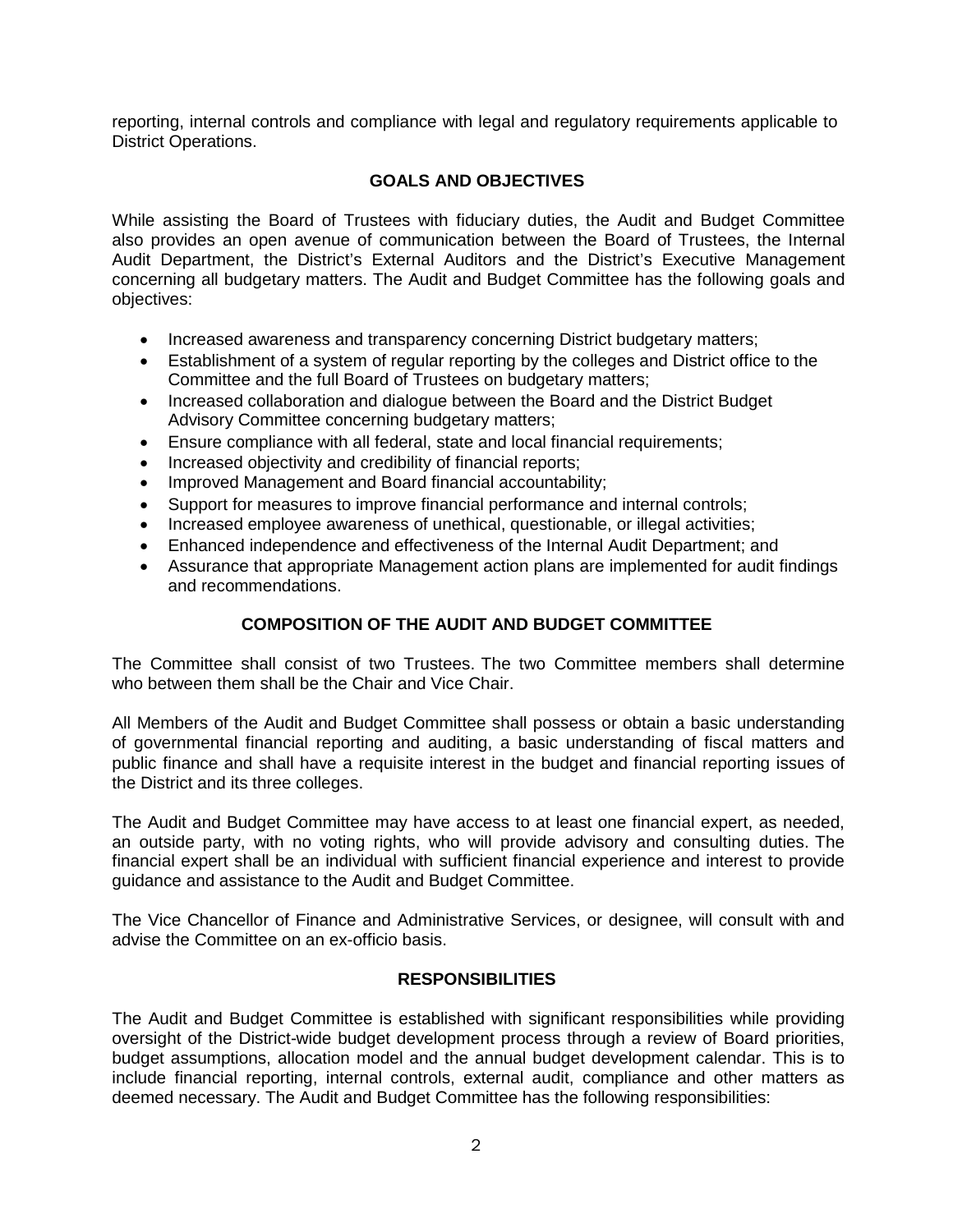- Works with the Chancellor and/or Vice Chancellor of Finance and Administrative Services to review, discuss and analyze budget matters;
- In consultation with the Chancellor and/or Vice Chancellor of Finance and Administrative Services, reviews and interprets budgetary updates and related communications from the State Chancellor's Office and Community College League of California in an effort to understand their impact on the District office and three colleges;
- Receives updates on the status of budgetary matters at the District Office and three colleges and reports to the Board of Trustees as appropriate;
- Reviews recommendations, in advance of being provided to the Board of Trustees, from the District Budget Advisory Committee concerning staff proposals pertaining to the budgets of the District office and three colleges;
- Reviews, in advance of being provided to the Board of Trustees, all budget-related reports and documents that are provided to the Board of Trustees, including, but not limited to, the Tentative Annual Budget of the Coast Community College District, District Quarterly Financial Status Reports, the Final Annual Budget of the District, and State allocations for District Full Time Equivalent Students (FTES);
- Analyzes and track's the District's progress in allocating budgetary resources with any Board-approved Master Plans;
- Develops, in coordination with the Board of Trustees' lobbyist, advocacy efforts for the Board of Trustees, District and its three colleges concerning budgetary matters;
- Reviews the budgets of the District's General Obligation Bond Funds, District Foundations, and the District Enterprise;
- Coordinate the efforts of the Internal Audit Department so that their work is consistent with the goals and objectives of the Committee;
- Recommends to the Board the approval of any auditing and or consulting services;
- Initiates and monitors the procurement process for the selection of the external auditor. Makes the final recommendation of a selected bidder from the external auditor procurement process to the Board of Trustees;
- Provides contract oversight of the external auditing function. Reviews the effectiveness of the external auditor's work, and provides the Board of Trustees with the final recommendation to continue with or discharge the current external auditing firm;
- Ensures that corrective action is taken that is identified by the internal and external auditors; and
- Reviews and refers the external auditor's report to the Board of Trustees.

## **MEETINGS**

The Audit and Budget Committee shall meet as needed.

#### **REPORTING**

The Audit and Budget Committee will report to the Board of Trustees as appropriate.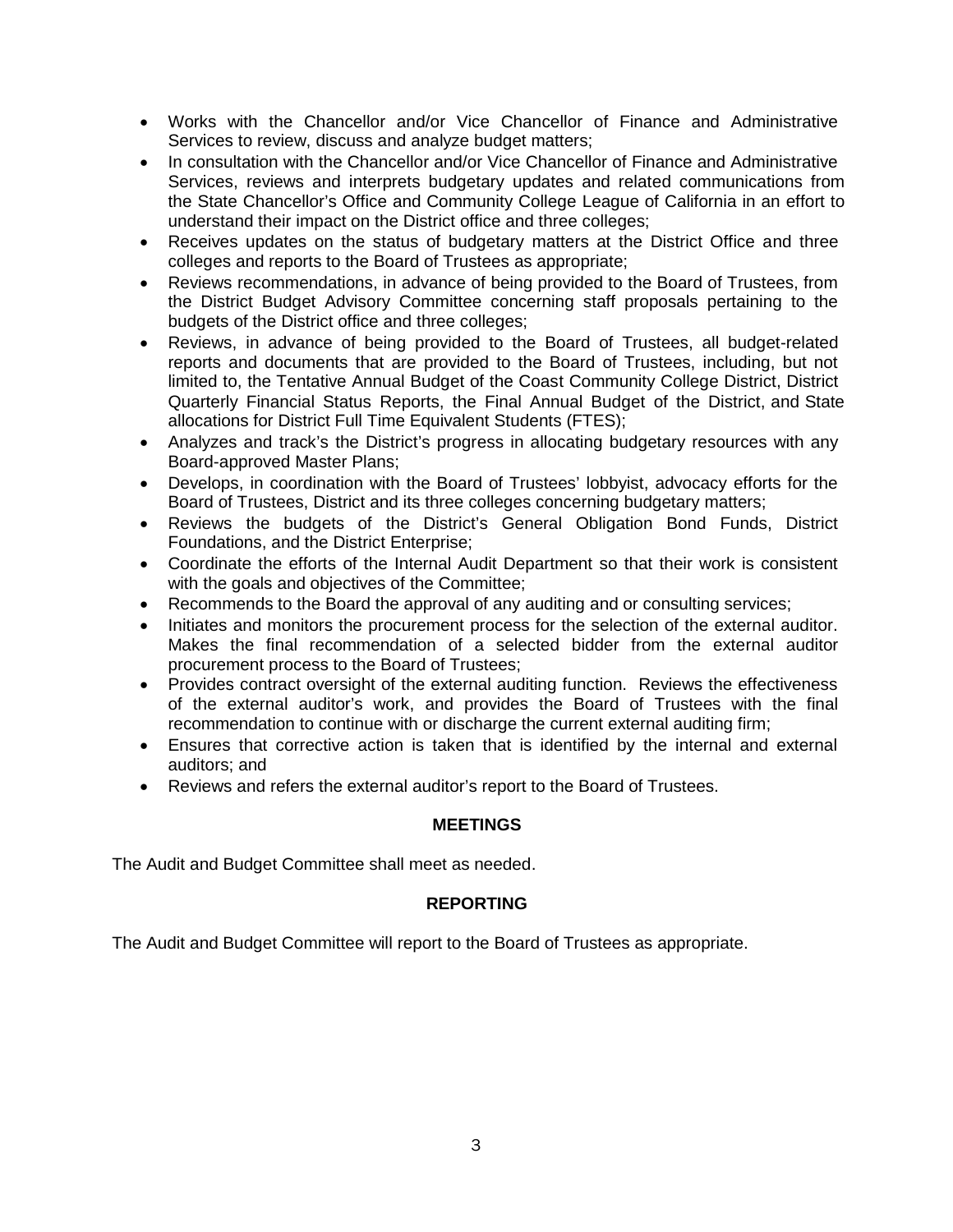## *2. Board of Trustees Legislative Affairs Committee*

### **PURPOSE**

The Board of Trustees' Legislative Affairs Committee (The Committee) is established under the authority of the Board of Trustees and reports directly to the Board. The primary purpose of this Committee is to act in an advisory role to the Board in carrying out legislative and administrative advocacy for community college initiatives on a local, state and national level.

### **GOALS AND OBJECTIVES**

The Committee will advise the Board of Trustees concerning legislative matters and provides an open avenue of communication consistent with the Brown Act between the Board of Trustees, its Legislative Affairs Consultant, and the District's Executive Management team concerning all legislative matters. The Committee has the following goals and objectives:

- Increased awareness and transparency concerning District legislative advocacy matters;
- Establishment of a system of regular reporting by the colleges, District office, and Board Legislative Affairs Consultant to the Committee and the full Board of Trustees on legislative matters;
- Track and report to the Board of Trustees on legislation related to community colleges;
- Recommend formal positions to the Board on legislation that will lead to Board advocacy;
- Encourage input on pending legislative matters from all District constituencies, such as Academic Senates, Student Governments, and Classified Councils;
- Ensure that the Board collaborates with other community college and K-12 leaders regarding legislative issues of common concern;
- Advise the Board on legislative issues that could impact the Coast Community College District.

## **COMPOSITION OF THE LEGISLATIVE COMMITTEE**

The Committee shall consist of two Trustees. The two Committee members shall determine who between them shall be the Chair and the Vice Chair of the Committee. Members of the Legislative Committee shall possess or obtain a basic understanding of the legislative process on local, state and national levels, and shall have a requisite interest in the legislative issues facing the District and the community college system.

The Board Legislative Affairs Consultant will consult with and advise the Committee on a regular basis and shall provide, through the Secretary of the Board, quarterly reports to the Committee.

#### **RESPONSIBILITIES**

The Committee is responsible for the oversight of the Board's legislative advocacy efforts and will report to the Board of Trustees on a regular basis. The Committee has the following responsibilities:

 Reviews legislative and administrative issues of concern and interest to community colleges and the District with the Board's Legislative Affairs Consultant;